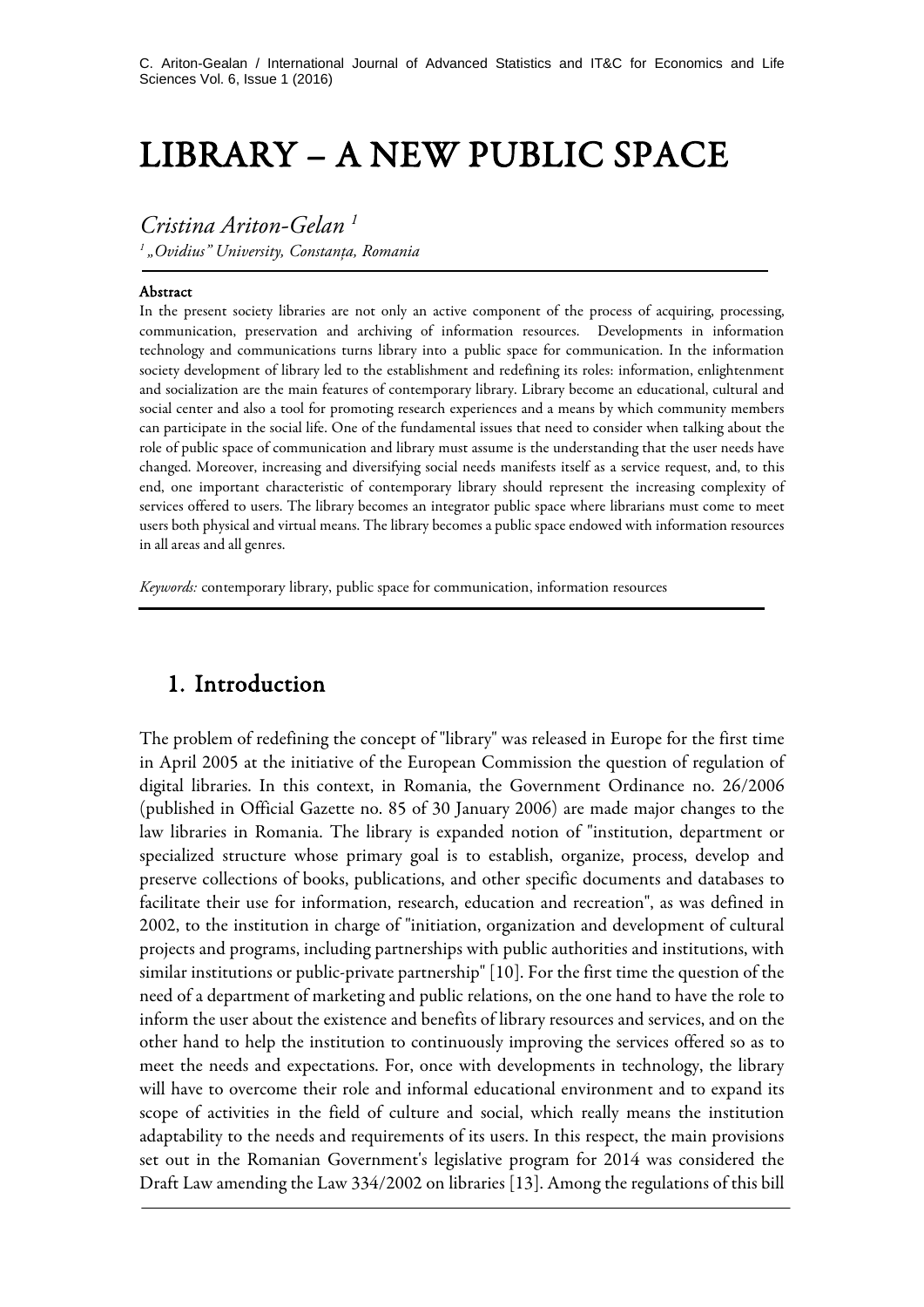C. Ariton-Gealan / International Journal of Advanced Statistics and IT&C for Economics and Life Sciences Vol. 6, Issue 1 (2016)

include: redefining public libraries, with the starting point that these multiple roles to meet: local information center, cultural center, education center, center of information technology, change that recognizes the different functions it performs public library and recognizing different functions it performs public library. These provisions are proof that it was realized that the libraries in Romania must become flexible and to adapt to the new roles assumed by European libraries.

### 2. Libraries - part of e-culture

The concept of "library" in today's society has changed fundamentally. The traditional role of space knowledge and educational space is added to the roles of cultural space and social space, the contemporary library offering hybrid image library in which, alongside traditional resources meet digital resources (materials in electronic format, video and multimedia) and integrated digital resources (related to virtual communication) [7]. Thus, internationally, have been identified the following roles of modern libraries: educational center for education, social center, a general information center and local center for information technology. In this context, the library becomes a community space suitable for satisfying relationship needs of its users.

Among the most current ways of networking include the development of virtual communities. For more striking and imposing development tools library globalization transforms library into what is called "Library 2.0", concept of increasingly addressed and promoted in the specialty literature. By making a comparison between traditional library and library 2.0, Dediu identifies the following characteristics [6]:

| Collections closed                                 | Open Collections                                      |  |  |  |
|----------------------------------------------------|-------------------------------------------------------|--|--|--|
| Centered on bringing the library                   | Centered on finding users                             |  |  |  |
| Mission focused on output                          | Mission focused on value-added                        |  |  |  |
| Applications type "monolithic"                     | Flexible and modular applications                     |  |  |  |
| Information obtained easily                        | Information provided through dialogue<br>conversation |  |  |  |
| Services with limited options                      | Extension great options                               |  |  |  |
| Newsletter printed, mailed                         | Blog by a team                                        |  |  |  |
| Catalog "Read-only"                                | Catalog with commenting<br>functions,<br>Amazon style |  |  |  |
| Services provided only in the presence of<br>users | Global Services available                             |  |  |  |
| Integrated library system (ILS) per employee       | User tagging                                          |  |  |  |
| ILS is the core operational                        | Services for the user is the focus                    |  |  |  |

| Table 1: Library 1.0 versus Library 2.0 |  |  |  |  |
|-----------------------------------------|--|--|--|--|
|-----------------------------------------|--|--|--|--|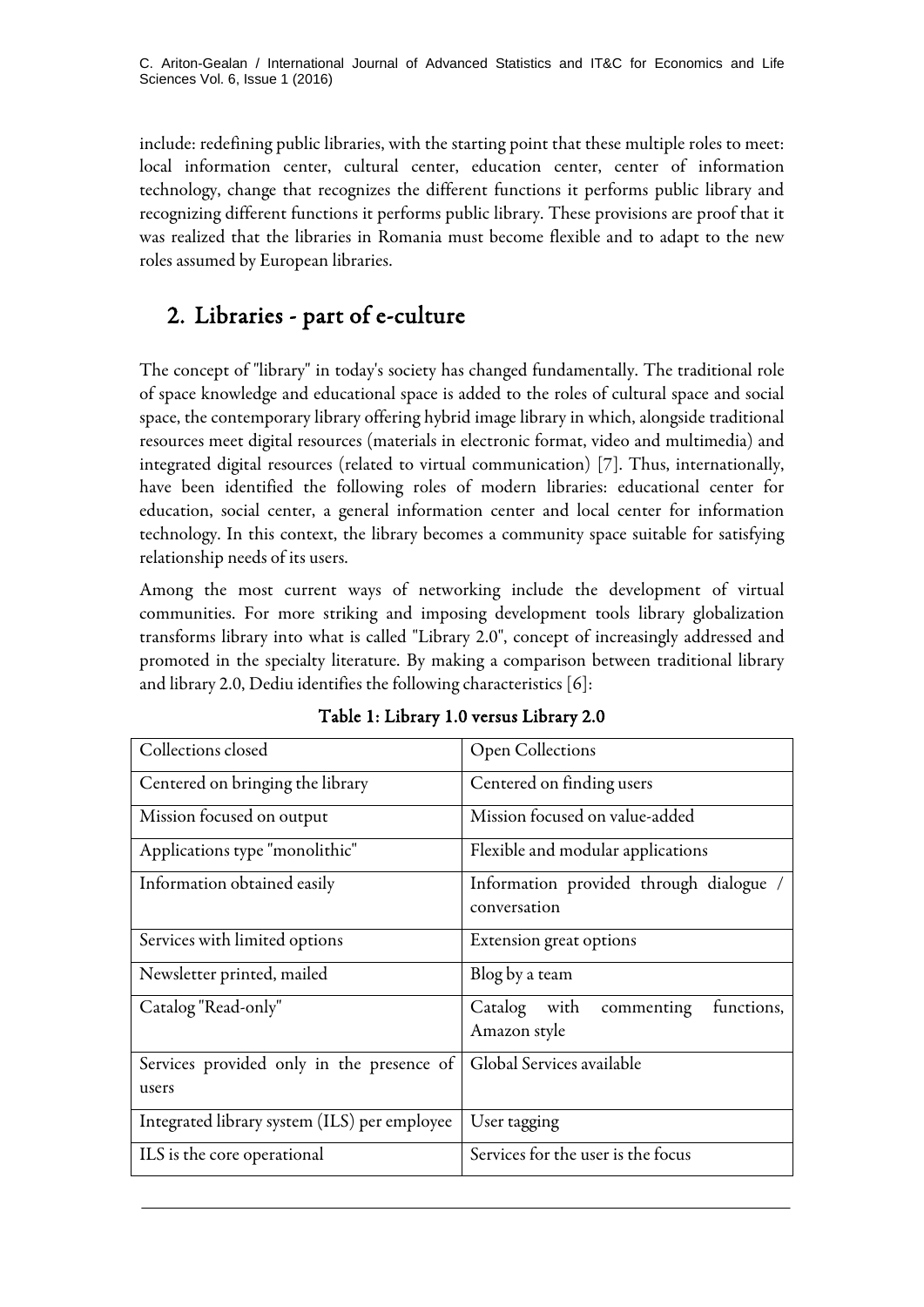In this context, the most used phrases to define the concept of Library 2.0 include: library is everywhere; library has no limits; library invites participation; library uses the most flexible and easy systems; library is a human-centered organization [6].

"Library 2.0" is based on the orientation of librarian attention to the needs of users, in order to stimulate participation of users in creating services they want. Tim O'Reilly brought into focus the idea of exploiting the collective intelligence of those who use a product [11]. This, in the online environment, will take the form of feedback and comments on social networks. In this regard, user participation to develop value products, on sites like Amazon, Flickr, My Space, Facebook and Wikipedia, plays a major role. Also, achieving professional blogs and discussion forums have an important role in this respect.

Blogs created for professional libraries have an important role in terms of providing news and information for users and librarians, comment and recommend some resources available in the Internet, the presentation of data or new reviews about the newer books in collections, user training on information retrieval in certain databases [5]. Blogs offer two major advantages when it comes to interaction with library users, namely: update rate and chronological ordering of messages. This may be very useful in situations such as: library provides users with new services and new resource, the library organizes cultural, scientific or other events that require a punctual and quick communication, library doing some timetable changes. All this is easier perceived when using blog tool compared to using the library Web site, where the information current can be "hidden", or electronic mail, which can be bored recipients [5].

Regarding blogs for professionals in the field, they provide expert information on librarianship and information science in general. Librarians have worked just to list including the requirements that should be met by a professional who works in a library and this took the form of "Librarian 2.0 Manifesto". The author of the first version of "The Librarian 2.0 Manifesto" was Laura B. Cohen [4], Web Support Librarian at the University of Albany, SUNY. The most important aspects mentioned in the "Manifesto librarian 2.0" were included in the code of ethics for librarians. Among the provisions that manifesto meet the following: "I will create open Web sites that allow users to join with librarians to contribute content to enhance the learning experience and to assist colleagues"; "I will lobby for an open catalog that offers customized and interactive features that users expect environments online information"; "I encourage members of library administration to keep online journals "; "I guarantee, through my actions, the vital role of the librarian in any type of culture evolving information" [6]. All these provisions demonstrate that the librarian, aware of the impact of information technology development, aims to adapt to new user requirements and to meet their needs. Likewise, Lancaster observed that the expression "to consult a librarian" will become synonymous with "contact a specialist in information". The librarian will become a consultant with extensive competencies.

## 3. Library – Center of Information and Communication

The value of information resources offered through various channels is the key feature to understanding the evolution of the idea of the current library. Among them one of the most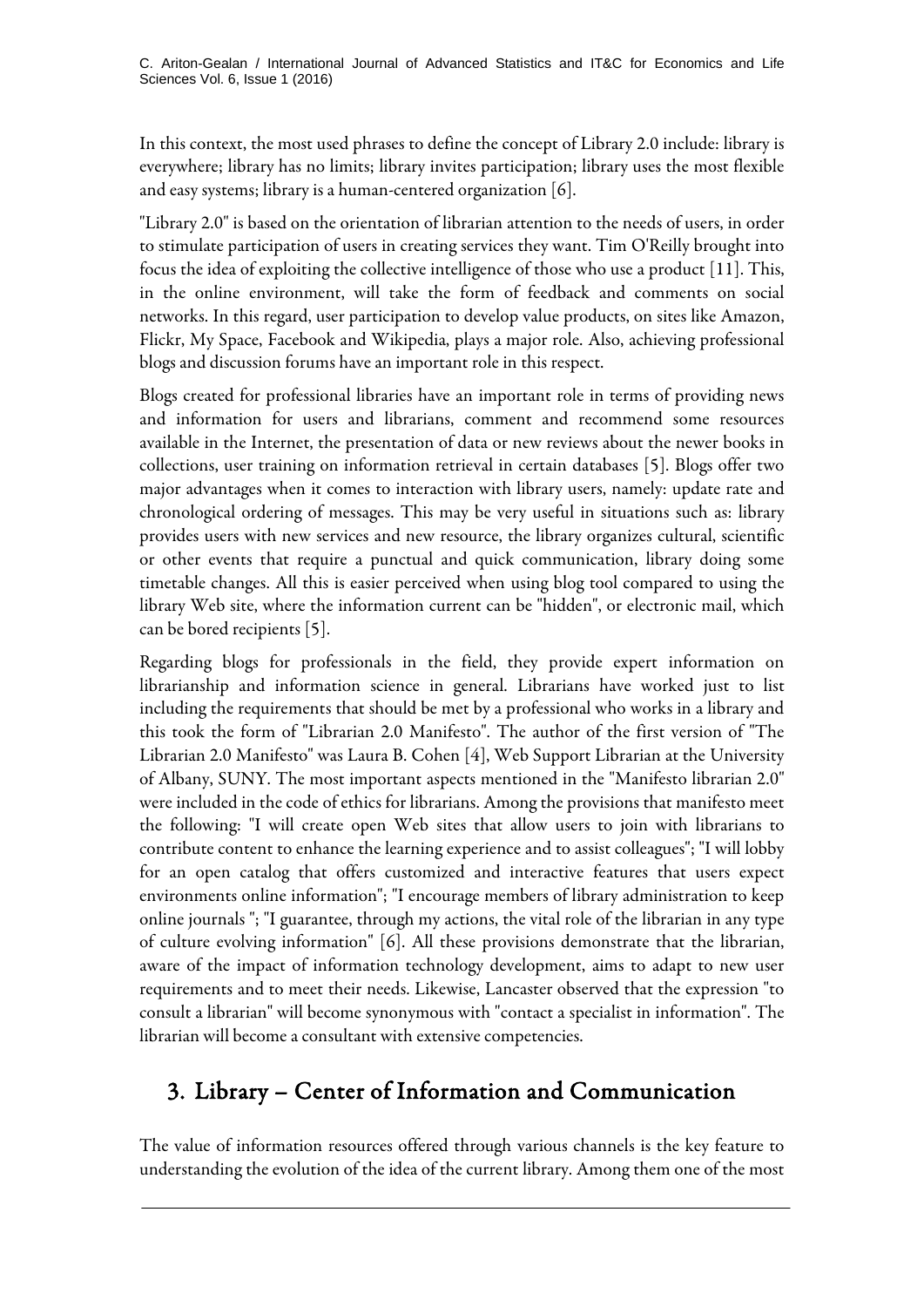important roles is to understand the library as an information and communication center. Beyond the traditional aspects of the idea of information, such as: on-the place of traditional documents (books, magazines, brochures, flyers), copy and print information, Internet access, access to their own databases using catalogs, and, more recently, the use of hyper-catalogs (hyper-catalogs involve integrating links to more information on a document to a full text, to an audio or video, links that allow extending the search of similar documents and annexation of information that add value document original [8]), newer libraries provide community information services.

Community information centers consist of providing citizens of diverse information from various fields, such as: education, culture, law, minority issues, different aspects of NGOs or international organizations, statistical studies, aspects of economic or tourism, aspects of public administration, health care and social assistance [6]. Thus, a library may identify one or more areas that are of interest to the community it serves and perform specialized databases with information relevant to the target group. In providing information to citizens can appeal to modern means of communication (email, blogs specialized, subscriptions to specialized programs) and the traditional means, such as telephone, fax or mail.

Another fundamental aspect that we must carefully when we understand the library as public space is that of meeting space, especially for users who for various reasons can't use regular library services. In this respect we talk about special services that any library should have their attention. These include: external services; information technology services for the blind and people with visual or hearing disabilities; information technology services for people with neuromuscular disabilities and guidance services and user training, conducted by target groups.

External services are services provided by public libraries outside the central or subsidiaries. Making mobile libraries, libraries-bus, libraries-boats or other forms of transport used to serve those living in remote areas [6]; services offered in prisons, hospitals, homes for children and the elderly are examples of this. With regard to information technology services for the blind and people with visual or hearing disabilities, libraries must take care to purchase equipment and special technical means for people with physical disabilities (hearing or vision) such as large monitors and contrast functions increased or displays that convert information into Braille and programs that convert the text spoken by the user into text written. Information technology based services for people with neuromuscular disabilities requires the purchase of special equipment for people with learning difficulties: readable documents, audio tapes, CDs [6], keyboards with few keys or devices that replace the mouse and allow for special orders. As for the guidance and training of users, conducted by target groups, depending on their interests, imply the involvement of users in different social or cultural programs, conducted in different physical spaces designed for this purpose or virtual environment, within communities involved management issues that concern them at a time. In this respect, the librarian is to provide essential information and landmarks users and the actions they propose.

Where is achieved strong relationship between the library and its citizens that it serves, the library should provide resources for maintenance of networking. In this respect, we talk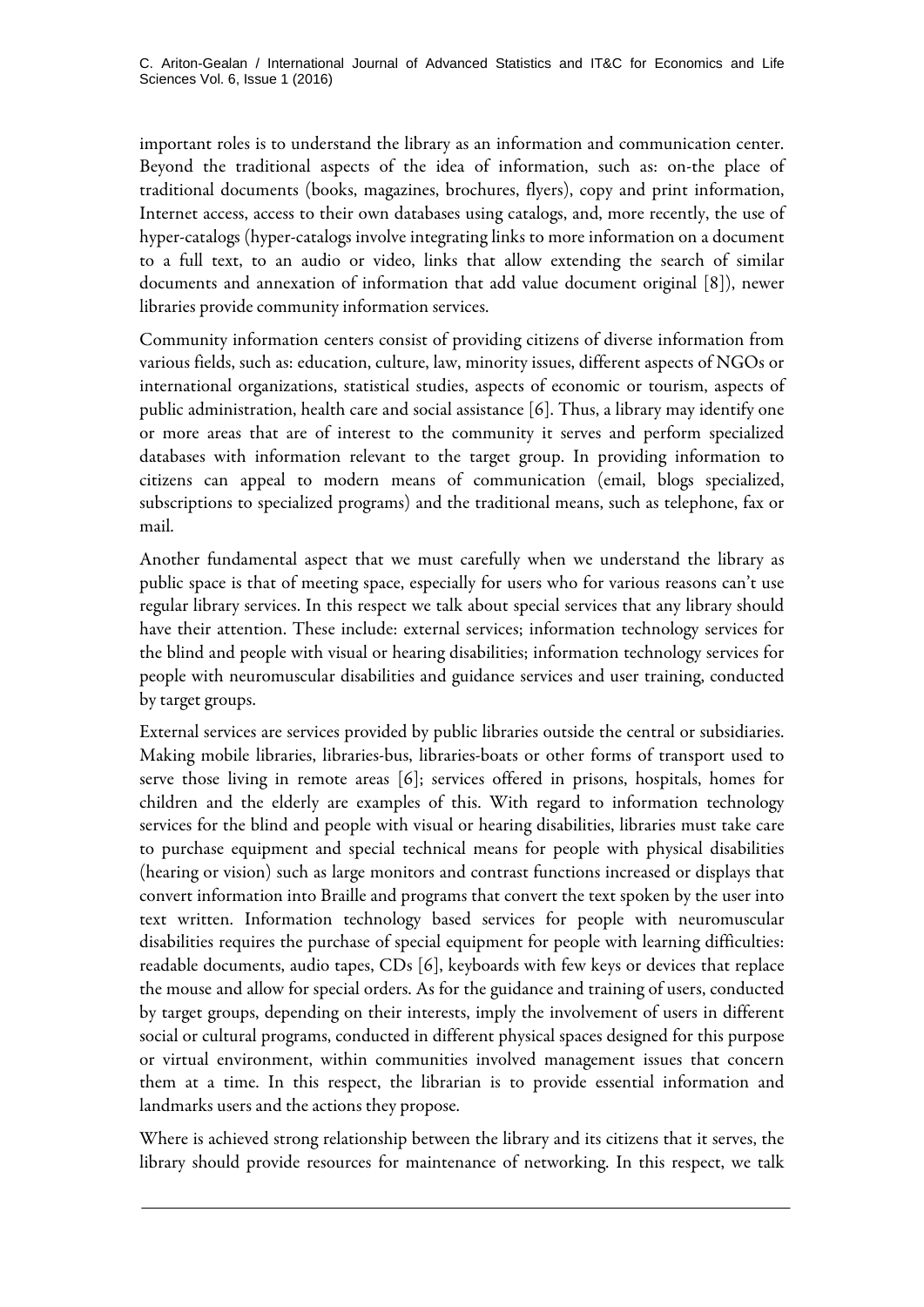C. Ariton-Gealan / International Journal of Advanced Statistics and IT&C for Economics and Life Sciences Vol. 6, Issue 1 (2016)

about dedicated staff and representative of each area of interest, specialized departments, specialized collections and special relationships with organizations and people representative of the areas of interest of the citizens. In addition, libraries can create tourist areas in compartments structure for providing community information, tourist information centers [6]. They have their own premises, staff and equipment dedicated and specialized activities. Examples are: Tourist Information Center "Gheorghe Iacomi", compartment structure of County Library "G. T. Kirileanu" from Piatra Neamț [14]; Tourist Information Centre from Botoșani County, created in a European Project and developed in partnership with the County Library from Botoșani [14]; Tourist Information Centre Măcin, developed near City Library from Măcin [15].

In terms of understanding the library as a center of communication must be taken into consideration that, beyond the role that it plays in informing its users for a better and effective networking with them, the library must assume the role of organizer host events or events organized by other institutions or groups of people in the community it serves. In this regard, in addition to traditional services, we talk about new services included in library activities. Renting space library for social or business events; creating and sustaining support groups; creating spaces to achieve all kinds of debates; establishment of clubs with specific activity (such as chess club or photographers); organizing specialized courses; organization of competitions to stimulate interest in certain areas and to develop a spirit of competitiveness are examples of this.

Another basic role of the public library is to support that it can bring to the citizens we serve in terms of needs that they have in relation to leisure or purchase of various materials in a variety of formed on entertainment topics [6]. Through such involvement library contribute to the preservation of their culture, of history and traditions of the local community, to promote them and encourage citizens to participate in cultural life. In this regard, referring to the mission that the institution should have the library, the manager of the Central University Library "Mihai Eminescu" from Iași, Alexandru Călinescu, stated: "library building was conceived as a multifunctional space where cultural activities had share at least a proper library ", stressing the need to open to the public library collections, not only documents but also by configuring it as an important cultural center [2].

Also, contemporary library should offer users access to application programs and various operating systems. The category also includes application programs online, programs accessible via the Internet, which includes and blogs, discussion forums, social applications for discussion and information exchange. In a study conducted in 1995, C. B. Lowry brings attention to the fact that, following the development of technology, libraries will survive if they focus on building a "virtual library infrastructure" [9]. Thus the library of the future will become a center of intermediation in a network environment by subsidizing access to information for the community it serves and providing technological support in this regard [9], and the librarian will become "access point" [9] and itinerant in virtual space for users of information.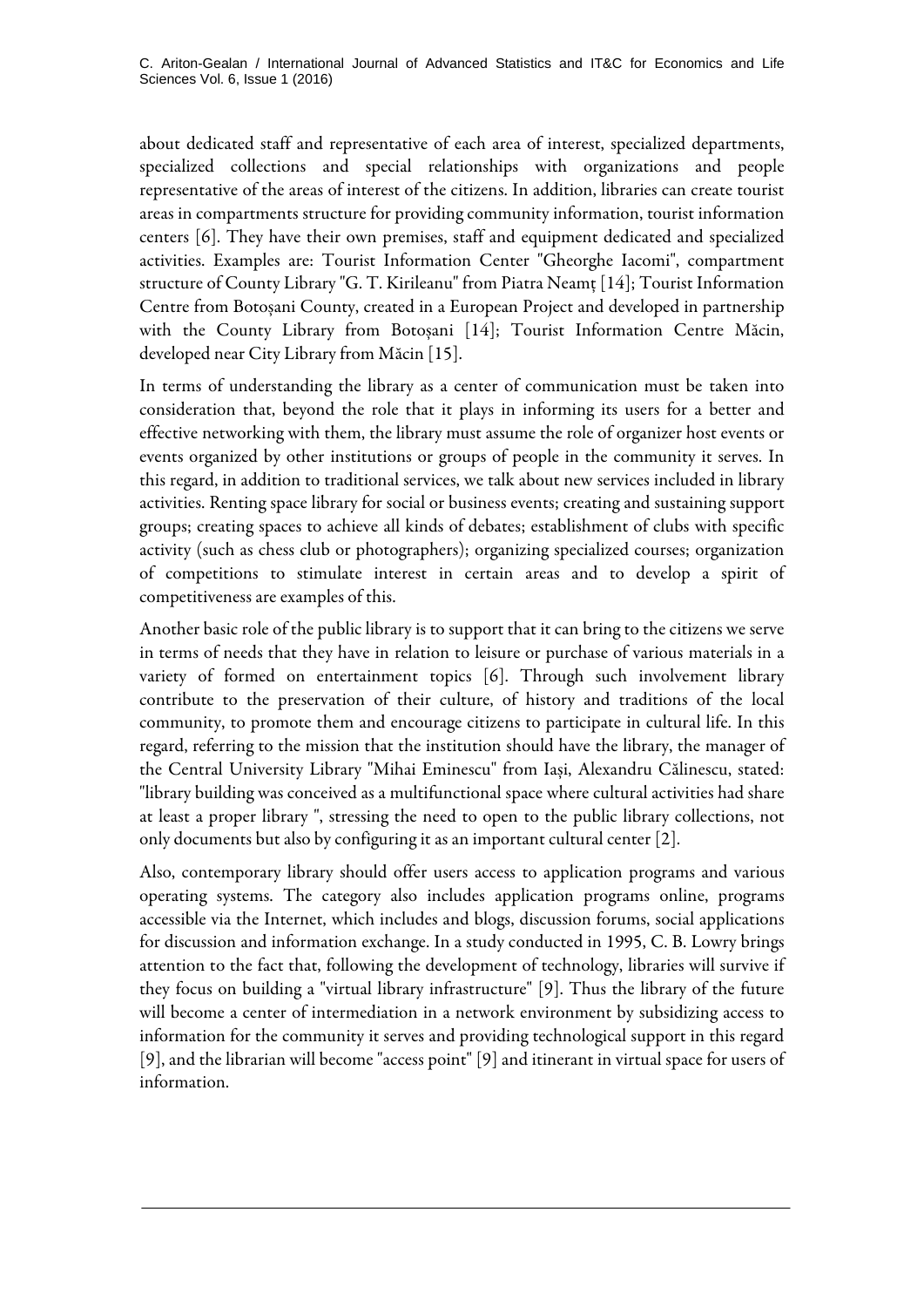C. Ariton-Gealan / International Journal of Advanced Statistics and IT&C for Economics and Life Sciences Vol. 6, Issue 1 (2016)

#### 4. Conclusion

During the last period libraries began to turn into important formal and informal social centers, due to technological, intellectual and social changes to which they were subjected. Libraries becomes a new public space that offers various services to citizens: from tourist information to provide services to people with special needs, from organizing activities that encourage artistic and cultural life at providing support from Virtual communication in virtual communities profile. Contemporary users have expectations and demands very different from traditional users. To accommodate them and maintain utility libraries, and therefore staff they must change their attitude, thinking and working. In addition, library services and specific techniques are constantly expanding, aiming to cover the ever-changing needs of users.

#### 5. References

- [1] Anderson, M., Skot-Hansen, D., The Local Library Liquidation or Development?, Copenhaga: Biblioteksskole, 1994.
- [2] Bercovici, S. Biblioteca universitară între tradiție și mondializare uniformizantă, Editura ExPonto, Constanța 2007.
- [3] Călinescu, A., Bondor, E., "Dacă ar funcționa normal la toată capacitatea, BCU ar deveni cu adevărat un punct de reper al Iașului cultural" în Biblios, nr. 15, 2002, pp. 22  $-24.$
- [4] Cohen, L. B., "Librarian's 2.0 Manifesto". În Library 2.0: An academic's perspective. Available at http://liblogs.albanz.edu/library20/2006/11/a\_librarians\_20\_manifesto.html.
- [5] Coravu, R., "Blogalizarea" bibliotecilor, in International Conference Proceedings of Librarianship and Information Science, Editura Universității "Transilvania", Brașov, 2007.
- [6] Dediu, L.I., Managementul serviciilor pentru utilizatori în bibliotecile contemporane, Editura ANBPR, București, 2009.
- [7] Dinu, N. R., "Biblioteca hibrid în societatea contemporană", in International Conference Proceedings of Librarianship and Information Science, Editura Universității "Transilvania", Brașov, 2007.
- [8] Erich, A., "Biblioteca hibrid provider de e-informație în era digitală in International Conference Proceedings of Librarianship and Information Science, Editura Universității "Transilvania", Brașov, 2007.
- [9] Lancaster, F. W., "Editarea științifică în rețea: impactul potențial asupra bibliotecilor și bibliotecarilor", în Malcom Watson, Managementul informației și al bibliotecilor în mileniul III, Editura A.B.I.R., București, 2004
- [10]Manea, L., Manea, A., C., "Bibliotecă virtuală, bibliotecă digitală, bibliotecă hibridă. Delimitări conceptuale şi reglementare legislativă", in International Conference